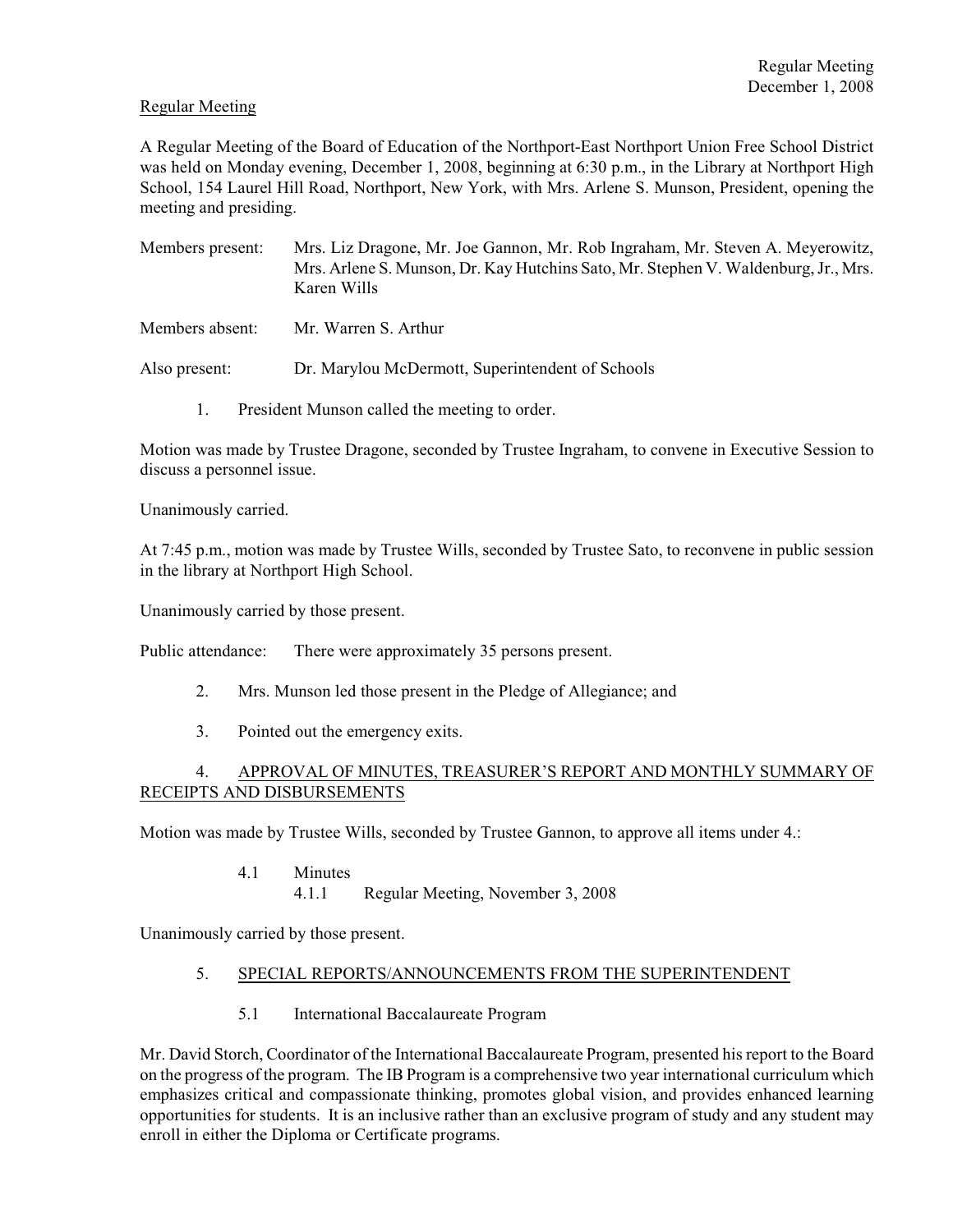Mr. Storch stated that more than 40% of the combined Junior and Senior classes are taking at least one IB course prior to graduation at Northport High School. Mr. Storch discussed assessments, enrollment, scores and the history of the program. Mr. Storch noted that this year the program is undergoing a five year selfstudy and evaluation to review and assess the health of the program. In June of 2009 a report will be submitted to the Board of Education and to the International Baccalaureate North America.

During discussion, Mr. Storch stated that the class of 2005 will be graduating college this year and he has sent out questionnaires to receive input on how the IB program impacted students' college studies and that the data will be forthcoming.

The President of the Board and the Superintendent thanked Mr. Storch for his very fine presentation.

5.2 Motion was made by Trustee Meyerowitz, seconded by Trustee Ingraham, to receive the final recommendations for course catalog changes at the middle schools and high school for the 2009-2010 school year.

Unanimously carried by those present.

The Board President opened up discussion to the Board members. Vice President Waldenburg stated that there were additional changes to the course catalog involving  $7<sup>th</sup>$  grade math and asked Mr. Dan Drance, Chairperson of Mathematics K-12, to explain the changes.

Mr. Drance stated that after discussions regarding the modifications to the middle school accelerated math program, he had a meeting with the honors, IB and middle school faculty to discuss common concerns. The group concluded that there was a need to maintain the two year acceleration to support the existing program. Mr. Drance noted that the two year acceleration will remain and a one year acceleration will also start in the  $7<sup>th</sup>$  grade.

There was discussion regarding the world language classes proposed not to run at the middle school level. The Board discussed leaving German in the catalog for another year to see what kind of enrollment is generated.

Motion was made by Trustee Meyerowitz, seconded by Trustee Sato, to amend the course catalog changes as discussed in math and to retain the German classes currently offered at the middle schools for one year.

Unanimously carried by those present.

5.3 The President of the Board announced the upcoming Board of Education meetings: December 15<sup>th</sup>, January 12<sup>th</sup> (the Superintendent presents the financial projections), and January 26<sup>th</sup> (the Board will provide the 2009-2010 budget direction to the Superintendent).

## 6. COMMUNICATIONS

There were no letters of communication.

### 7. PUBLIC PARTICIPATION

#### Name Comment

Jean Baron Asked what the contractual obligations are in regards to the high school United Taxpayers of electives, who sets the number of students in electives, how many teachers Northport-East Northport teach electives and how many teachers teach core courses and electives.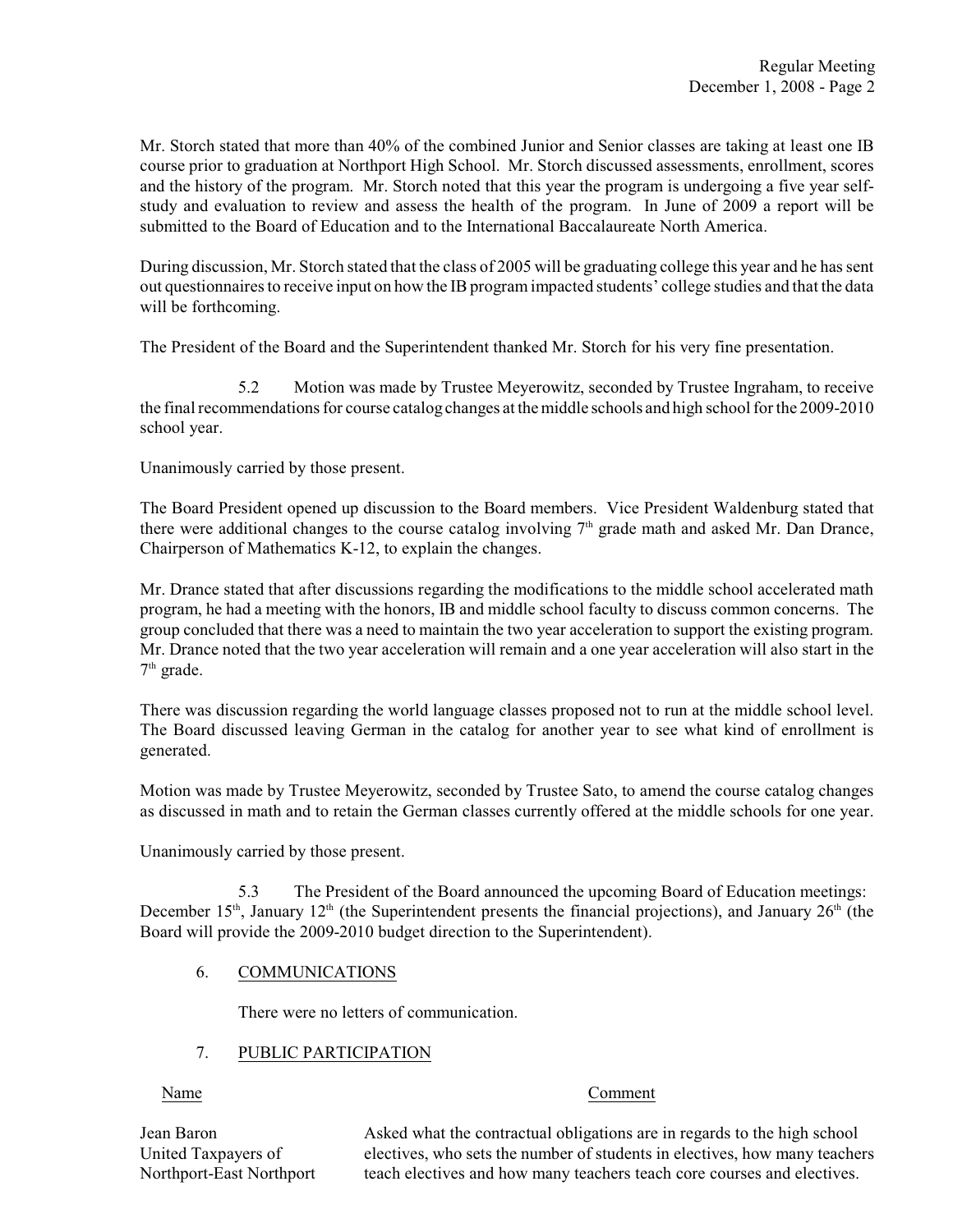Dr. Terry Bouton, Assistant Superintendent for Human Resources, stated that the guidelines were developed back in the 1970's, have been modified over the years, and are referred to in the teacher's contract.

| Armand D'Accordo         | Asked Mr. Blake to explain what the \$11.8m in unexpended balance on |
|--------------------------|----------------------------------------------------------------------|
| United Taxpayers of      | page 37 of the independent auditor's report was, and if the plan     |
| Northport-East Northport | recommended in the independent auditor's report from 2006 for the    |
|                          | evaluation of internal controls of the district been implemented.    |

Mr. Blake, Interim Assistant Superintendent for Business, stated that he did not have the information regarding the unexpended fund balance readily available but would provide it to Mr. D'Accordo. Mr. Blake noted that the plan recommended in 2006 was actually to hire an internal auditor to perform an ongoing review of internal controls and various aspects of the financial system including payroll, school lunch, and capital projects over a course of four to five years. Mr. Blake stated that the internal audit committee has reviewed the document and they continually refine and upgrade to comply with recommendations.

| Denise Summers Mumm | Stated that the Board should consider recording the meetings with a digital    |
|---------------------|--------------------------------------------------------------------------------|
| United Taxpayers of | recorder which then can be posted to the website. Ms. Mumm also asked          |
|                     | about the status of the SCWA well field, the status of the alternative school, |
|                     | and where the \$40,000 spent for the two elections is in the budget.           |

Mr. Blake stated that he and Mr. Resca met with representatives of SCWA and provided them with information they requested including aerial views of the high school property. SCWA will follow-up with the District once they complete their feasability study.

Mr. John Lynch, Assistant Superintendent for Pupil Services, stated that the alternative school has had very solid success. It is in its second year running and services between five and fifteen students, depending upon high school suspensions.

Mr. Blake stated that the budget code for the cost of a vote is found under the 7000 series program for legislative expenses.

Chris Robinson Asked if there is any available funding from prior budgets that can be used Northport Athletic Association for field renovation in light of the failed bond vote and if there is a plan for the capital reserve fund approved by the voters in May of 2008.

Mr. Blake stated that the District cannot utilize borrowed funds for anything that has not been approved by the voters. Expenditures out of the capital reserve fund must also be approved by the voters. Mr. Blake also stated that the district does have written plans for the capital reserve fund.

In response to questions regarding the arrest of a District employee on theft charges, Dr. Marylou McDermott, Superintendent, stated that the District has been very aggressive in trying to determine any inappropriate actions and requested a desk audit of that particular desk. The clerical unit brought information forward that they were missing funds from their account and at that point it went to outside investigation. Dr. McDermott stated that the district has taken necessary steps to remedy the situation including segregation of duties and has implemented a system of checks and balances within the financial department. Dr. McDermott stated that it is of great concern that the District has the public's trust.

# 8. SUPERINTENDENT'S REPORT, GENERAL - FOR BOARD ACTION

Motion was made by Trustee Meyerowitz, seconded by Trustee Sato, to approve all items under 8. and 9.: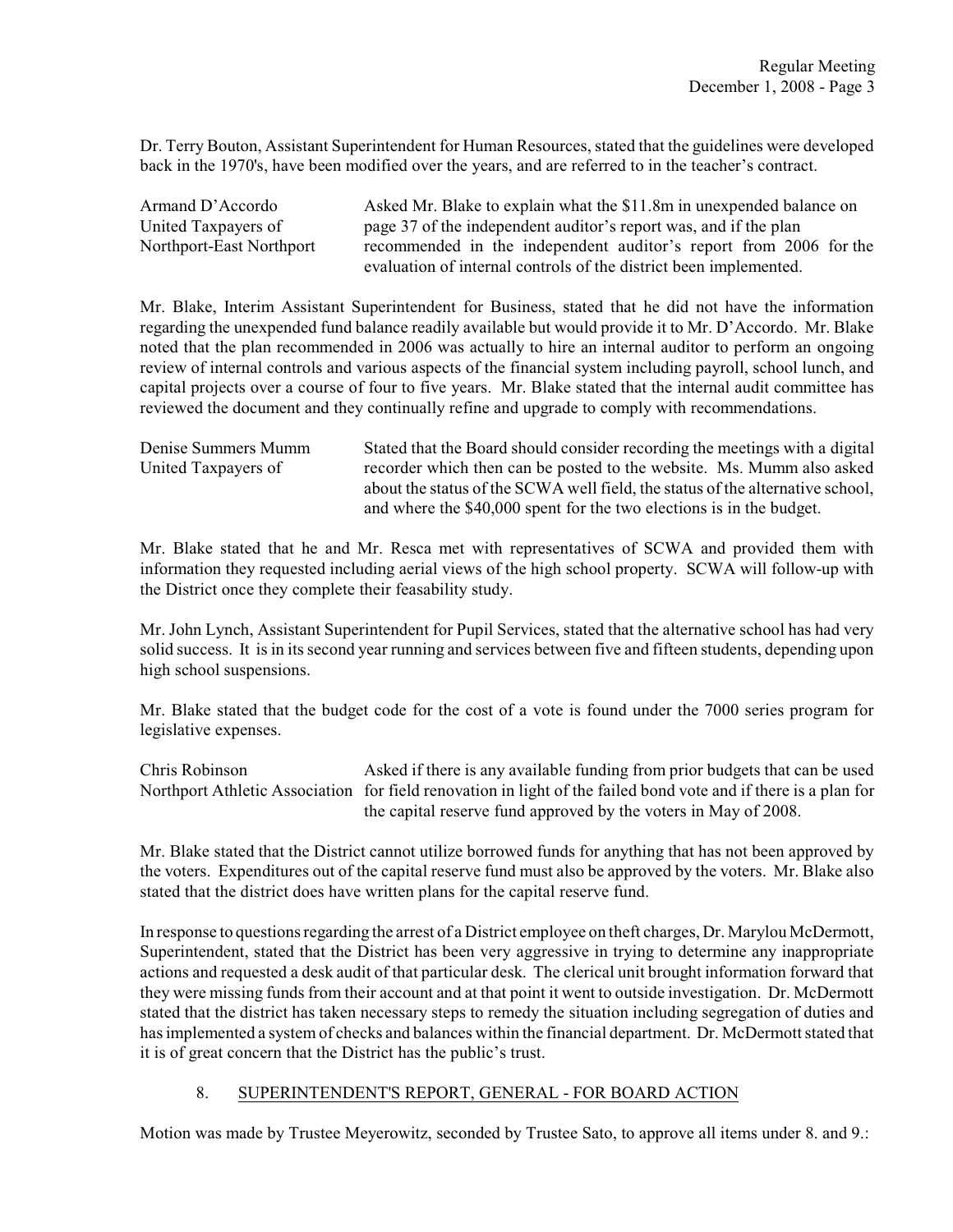8.1 Personnel Schedules, each dated December 1, 2008, and each attached and made part of the official minutes:

| 8.1.1 |            |            | Schedule A - Certified Staff     |
|-------|------------|------------|----------------------------------|
| 8.1.2 | Schedule B | $\sim 100$ | Non-Instructional Staff          |
| 8.1.3 | Schedule C |            | - Salary Transfers               |
| 8.1.4 | Schedule D |            | - Extra Pay                      |
| 8.1.5 | Schedule J |            | - Committee on Special Education |

## 8.2 Approving the following resolution:

"BE IT RESOLVED, that in accordance with Board Policy and State Regulation, the Board of Education approve the appointment of Susan Lushing to serve as Impartial Hearing Officer for the purpose of conducting an impartial hearing in accord with Policy 4321, Programfor Students with Disabilities Under IDEA."

8.3 Approving a request by Noreen B. Anderson-Digiose, a school psychologist at Northport High School pursuing a Degree of Doctor of Psychology at St. John's University, to create a Cyberbullying Prevention Program for high school students which will be presented to  $9<sup>th</sup>$  grade students during the spring 2009 semester as a joint effort with the Social Studies Department.

8.4 Approving a Memorandum of Agreement, dated November 17, 2008, between the United Teachers of Northport (Teaching Assistants) and the Northport-East Northport Union Free School District.

## 9. SUPERINTENDENT'S REPORT, FINANCIAL - FOR BOARD ACTION

9.1 Approving the following Board of Education Audit Committee recommended resolutions:

9.1.1 Appointing the External Auditor for the 2008-2009 fiscal year:

"RESOLVED, that the Board of Education appoint Coughlin, Foundotos, Cullen and Danowski, LLP as the External Auditors for the 2008-2009 fiscal year with an option to renew for the 2009-2010, 2010-2011, and 2011-2012 fiscal years as per their Request for Proposal dated September 3, 2008."

9.1.2 Appointing the Internal Auditor for the 2008-2009 fiscal year:

"RESOLVED, that the Board of Education appoint Sheehan & Co. as the Internal Auditors for the 2008-2009 fiscal year, with an option to renew for the 2009-2010 and 2010-2011 fiscal years as per their Request for Proposal dated September 26, 2008."

9.2 Authorizing the administration to apply for the following Starbucks Grant:

9.2.1 \$1,000 to support the literacy program at Fifth Avenue Elementary School in collaboration with Starbucks.

9.3 Approving transfer of general fund appropriations in the 2008-2009 budget.

Vote on Trustee Meyerowitz's motion to approve all items under 8. and 9. was unanimously carried by those present.